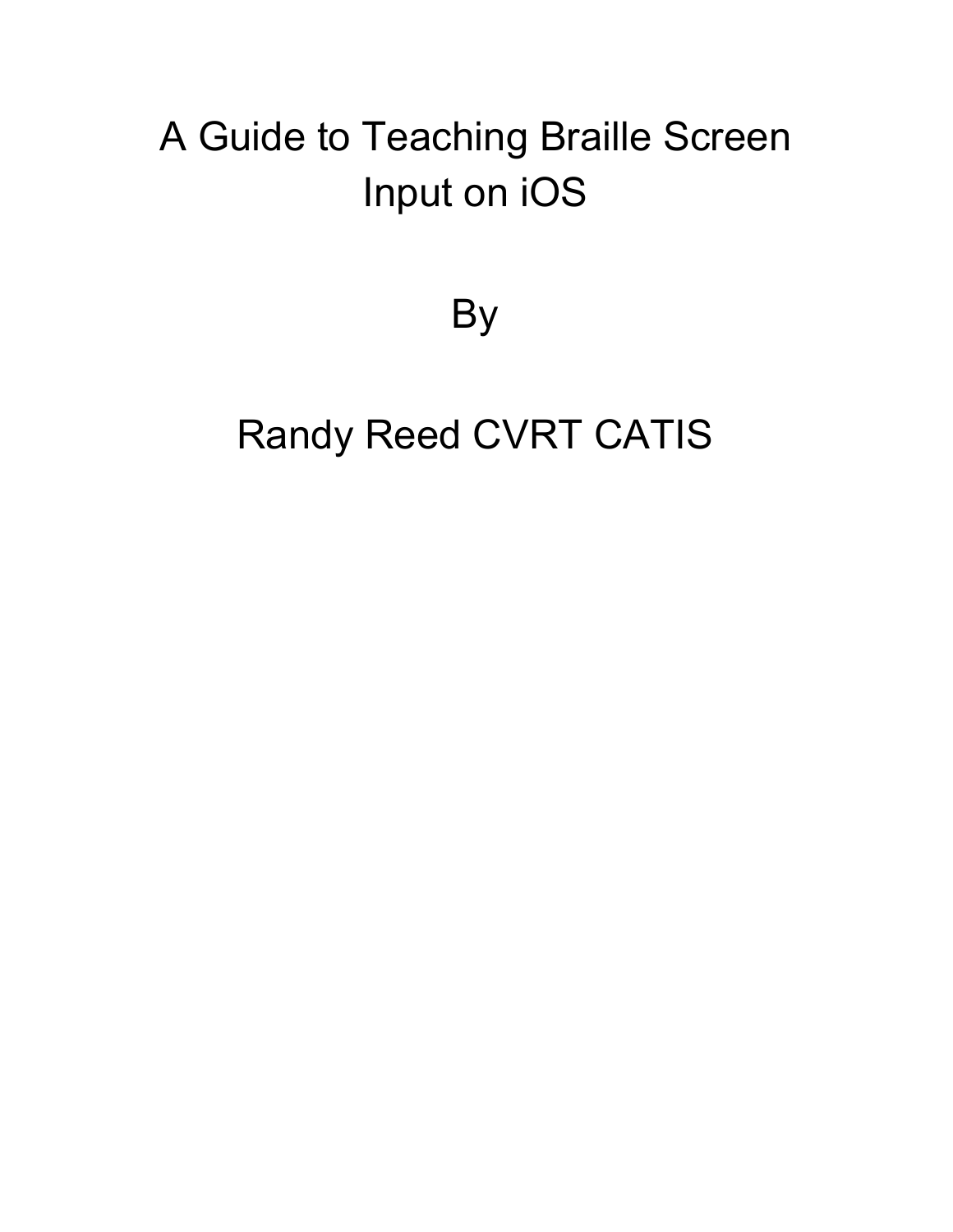# A Guide to Teaching Braille Screen Input on iOS

For ages Seven and Up

# **Objectives**

When presented with an iPhone running the latest version of iOS and VoiceOver, the learner will:

- Be able to activate and deactivate Braille screen input using the rotor with 100% accuracy.
- Be able to explain the difference between "tabletop" and "screen way" orientations.
- Be able to switch between "tabletop" and "screen away" orientations with 100% accuracy.
- Be able to type five sentences with fewer than four errors.
- Be able to switch between contracted and uncontracted Braille with 100% accuracy.
- Be able to use the immediate translation feature with 100% accuracy.
- Be able to access spelling suggestions using the Braille keyboard with fewer than two verbal prompts per step.
- Be able to open apps using the Braille keyboard 3⁄4 times.
- Be able to use the Braille keyboard to navigate by webpage element with fewer than three verbal prompts per step.

## Assessment

Does the student have the following skills? If not, provide the necessary training before proceeding.

- Is the learner perficient in Braille?
- Is the learner able to navigate with VoiceOver? Use the rotor? Edit text with VoiceOver?
- Can the learner effectively navigate the Internet with VoiceOver?
- For what is the learner most likely to use Braille screen input?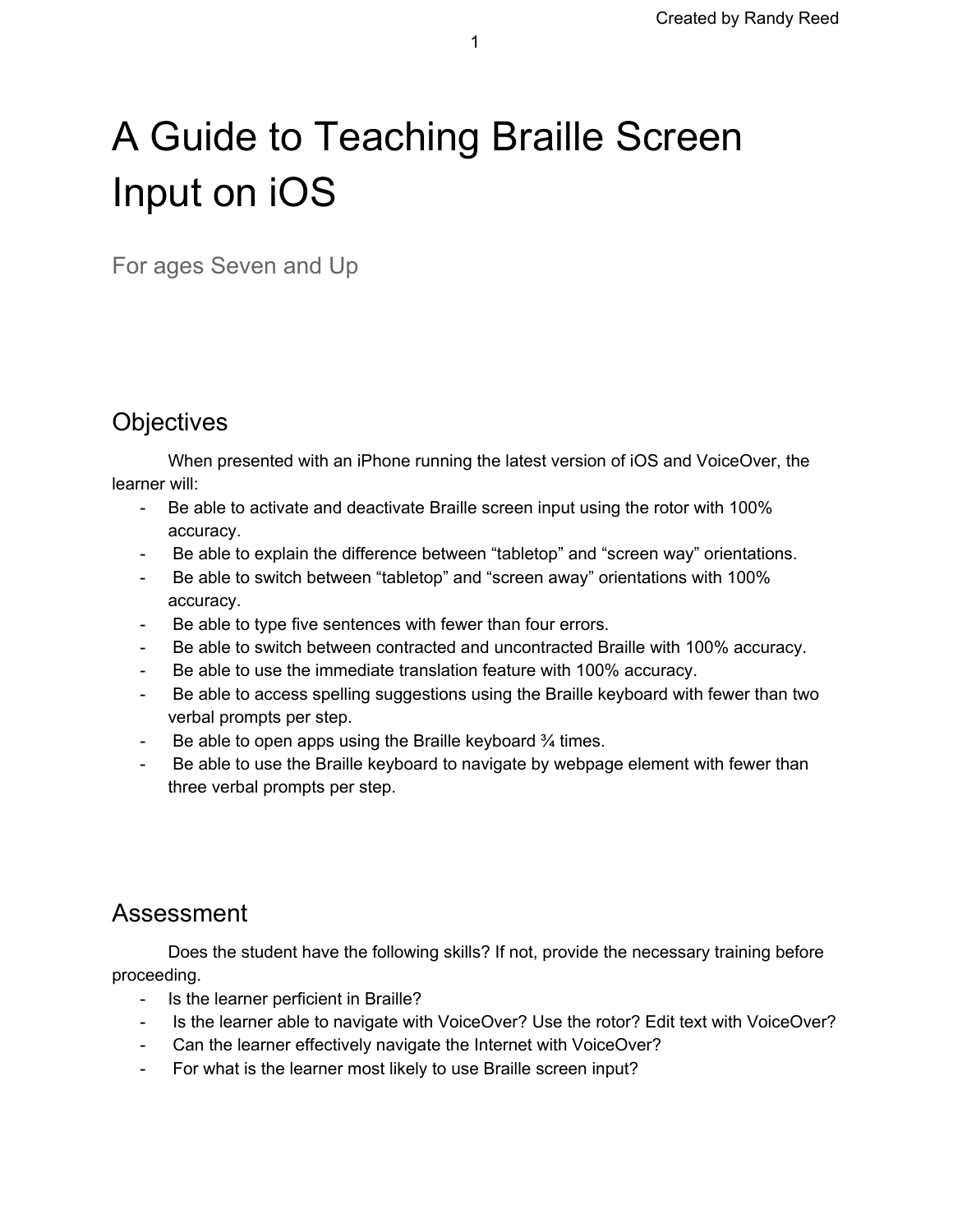## **Materials**

An iPhone or iPad running iOS 8 or later.

# Procedure

#### Set-up

The teacher should do the following to make sure Braille screen input is ready to use:

- Go to Settings\General\Accessibility\VoiceOver\Rotor.
- Tap "Braille screen input" to make sure it is enabled.
- Tap the back button in the upper left corner of the screen.
- Tap "Braille" in the main VoiceOver settings screen.
- Change the "Braille screen input" setting to either contracted or uncontracted Braille, whichever is appropriate for the learner.
- Tap the "Back" button in the top left corner of the screen.
- Under the "Braille" options choose the code the learner uses. Unified English Braille (UEB) is the default.
- Braille screen input is ready to use.

Why Should You Learn to Use Braille Screen Input?

- It is a faster method than touch typing.
- It is a more private and reliable method of input than dictation.
- You can enter passwords with total privacy.
- You can open apps from your home screen.
- You can quickly and easily navigate web pages.

## What should I Consider Before Using Braille Screen Input?

Because you will be using your iPhone in a way that is abnormal, those around you may be curious to watch what you are doing. For this reason, if the information you are typing is private, you may wish to consider using the screen curtain in public areas.

- Turn screen curtain on by triple-tapping the screen with three fingers. VoiceOver says, "Screen curtain on".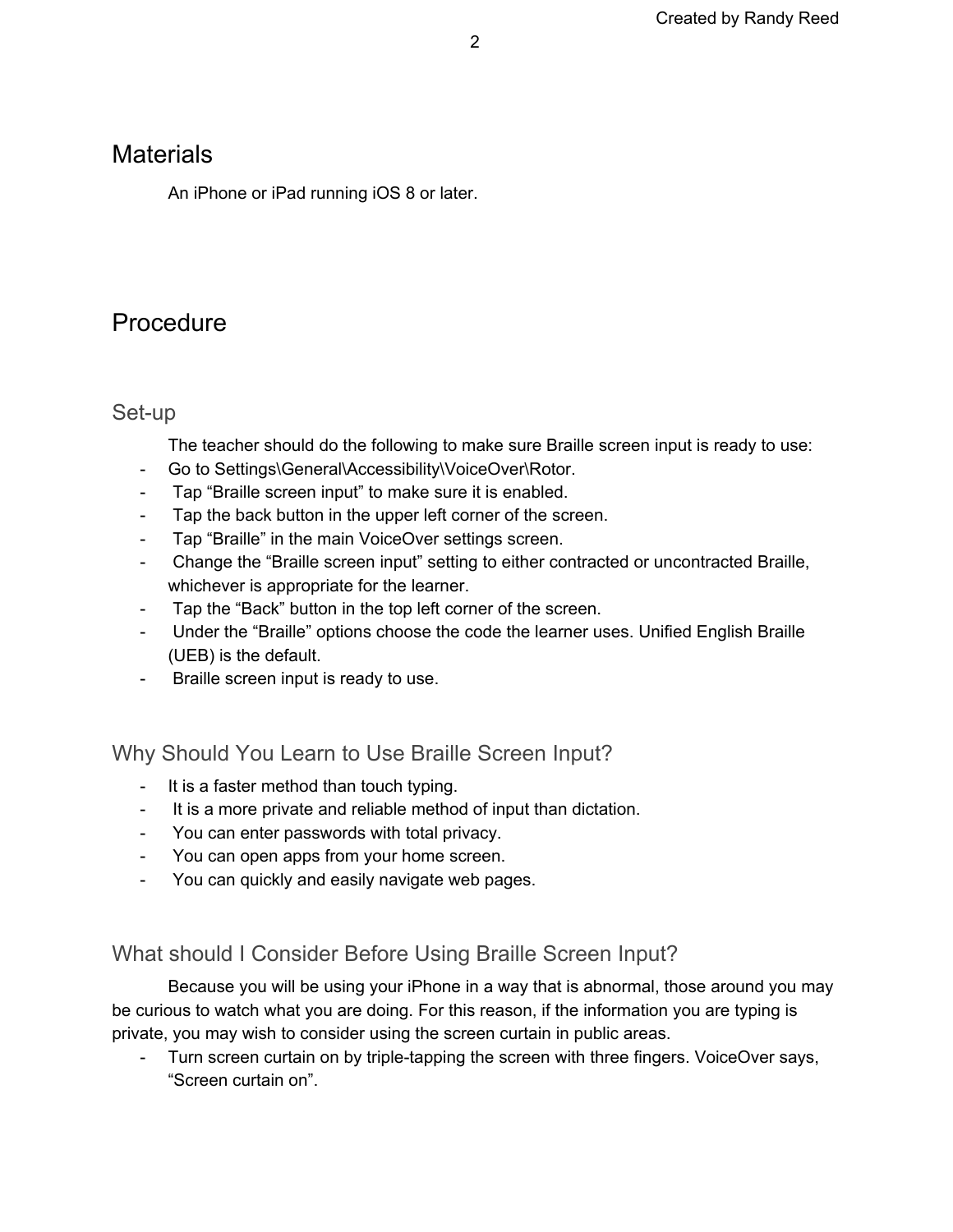- To turn screen curtain off, triple-tap the screen with three fingers. VoiceOver says, "Screen curtain off".

## Activating Braille Screen Input

Have the learner practice the following procedure for turning on and off Braille screen input.

- Turn the rotor until VoiceOver says, "Braille Screen Input". VoiceOver then announces the orientation of the keyboard, as well as whether the input is contracted or uncontracted.
- To turn Braille screen input off, turn the rotor again, or use the two-finger scrub gesture. VoiceOver will say "Portrait".

### Switching Orientations

Have the learner activate Braille screen input, and then:

- Place the device flat to enter tabletop mode. VoiceOver will say, "Tabletop Mode".
- To enter screen away mode, hold the device so that the back is to you and the screen is away. VoiceOver will say, "Screen away mode".

With the exception of iPads, all orientations for Braille screen input are landscape orientations, meaning that the device is turned sideways. If VoiceOver hints is enabled, VoiceOver will announce in which direction the home button is facing (See the "Memorandum" section of this guide to learn about enabling VoiceOver hints). On iPads, there is a portrait tabletop mode (See the "Memorandum" section of this lesson to learn about portrait tabletop orientation).

#### The differences in orientations

In tabletop orientation, the dots go across the screen in a fashion similar to a traditional Braille writer. On standard devices, the user will need to make a V-shape with their hands to reach the dots. On plus-sized phones or iPads, the user's fingers can go directly next to each other.

In tabletop mode, the dots are arranged vertically in two columns of three. This is consistent for all devices.

## Finding the Dots

Have the learner activate Braille Screen input, and then try the following in each orientation.

- Place one finger on the screen, and hold it there. VoiceOver will beep three times and say, "In exploring mode. Dot x.", where x is the number of a Braille dot one through six.
- Place a second finger. Pay attention to what dot voiceOver announces.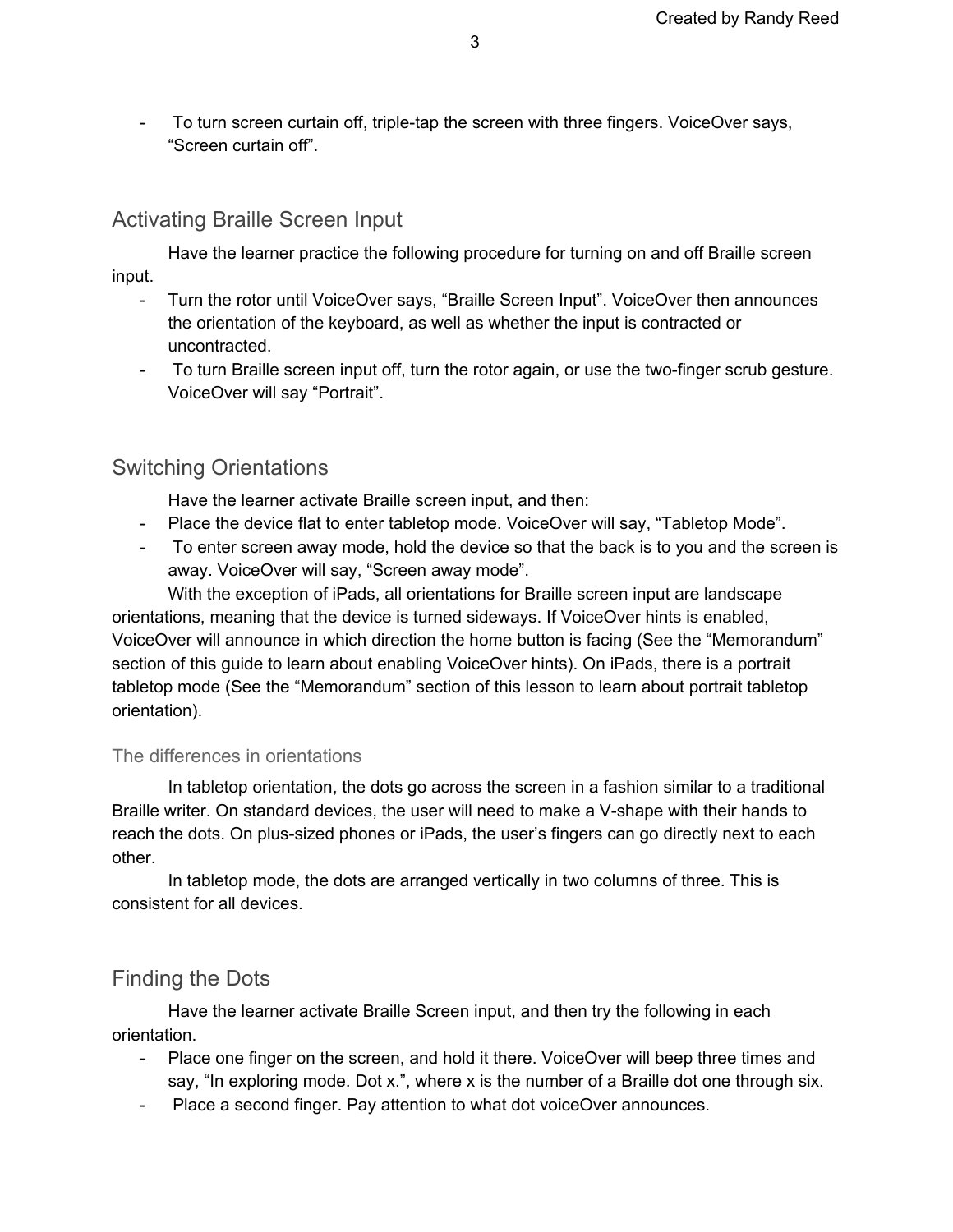- Place a third finger.
- Lift the three fingers you have placed, then use the other hand to find the remaining dots.
- Alternatively, place only one finger on the screen, then slide it around to hear the different positions of the dots.

#### Correct Fingering

- Left index finger=dot 1.
- Left middle finger=dot 2.
- Left ring finger=dot 3.
- Right index finger=dot 4.
- Right middle finger=dot 5.
- Right ring finger=dot 6.

#### First Practice

Have the learner open the Notes app, create a new note, and type the alphabet.

#### Word Practice

The teacher will go over the gestures for this section below the exercise for the learner before beginning. Have the learner open the notes app, create a new note, activate Braille screen input, and then type the following words.

- Jock
- Label
- Rabbit
- Taped
- Forest

If the learner is using contracted Braille, the word "forest" may be giving them some difficulty. Explain to the learner that this is because an iPhone can only register five fingers on the display at a time. To type the "for" contraction in "forest", do the following:

- Place your fingers as if you were brailling the letter q (dots 12345).
- Lift the finger in the dot 5 position, and place a finger in the dot 6 position.
- Lift all fingers to enter the "for" contraction.

#### Gestures for this Section

- One-finger swipe right=Insert space.
- One-finger swipe left=Erase last typed character.
- Two-finger swipe right=Insert line break.
- Two-finger swipe left=Erase last typed word.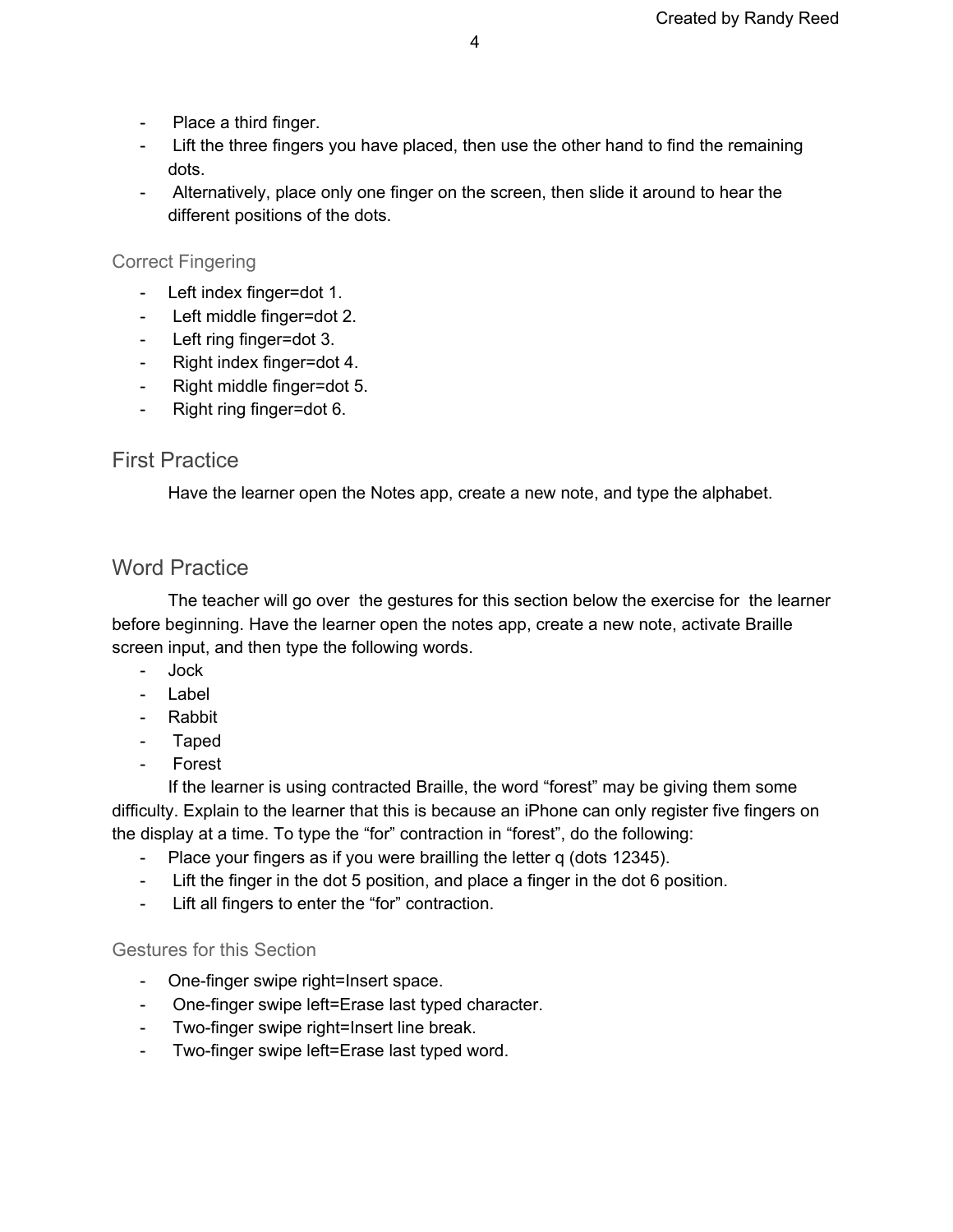### Sentence Practice

The teacher will go over the gestures for this section below the exercise, and. If necessary, review the gestures from the "Word Practice" section before beginning. Have the learner open the Notes app, create a new note,and then type the following sentences with each sentence on its own line.

- Hello, my name is  $\qquad \qquad$ .
- My phone number is \_\_\_\_.
- My e-mail address is \_\_\_\_.
- My favorite animal is \_\_\_\_.
- My favorite color is \_\_\_\_\_.

Gestures for this section.

- Two-finger flick down=translate typed word without inserting a space (immediate translation).
- Three-finger flick left or right=switch between contracted and uncontracted Braille.

#### A Word About typing email and web addresses

While some Braille codes make for easy typing of web and e-mail addresses, it is often easier to do these in uncontracted Braille. This is why this gesture is presented in the section where the learner is required to type their email address. This is also a good idea for entering complex passwords.

#### Finding Spelling Suggestions

Have the learner open the Notes app, create a new note, activate Braille screen input, and try the following:

- Type the word dog.
- Flick up or down with one finger to hear alternative suggestions. Examples should include but not be limited to Jog and dogs.
- Simply insert a space, line break, or punctuation to choose the suggestion.

### Opening Apps

To open apps using Braille screen input, have the learner do the following:

- Go to the home screen.
- Activate Braille screen input. VoiceOver will announce the orientation, that input is set to uncontracted Braille, and x number of apps, where x is the number of apps currently installed on the device.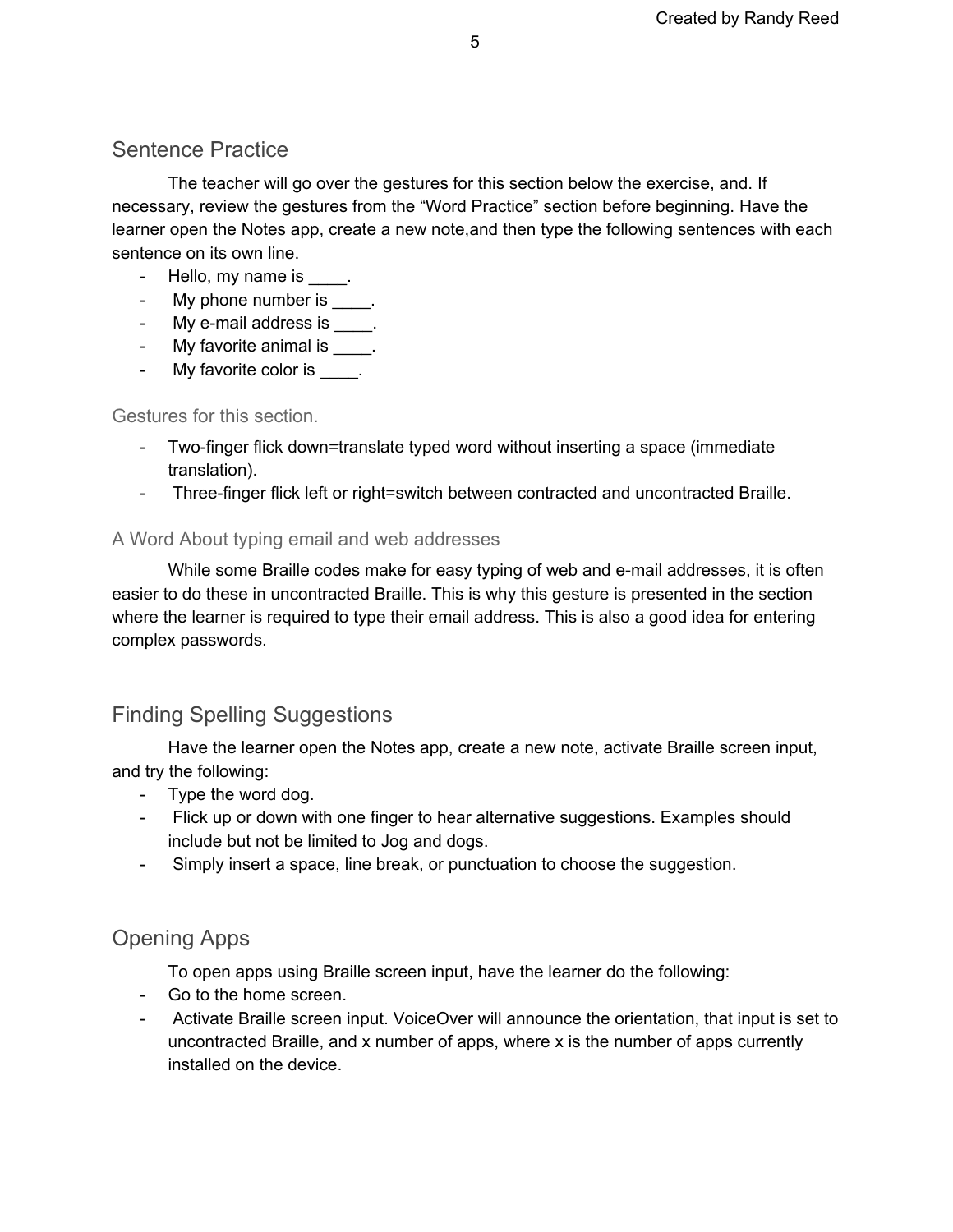- Type the letter n. VoiceOver will announce the first app it finds that begins with n, as well as how many apps begin with n that are currently installed on the device.
- Flick up or down with one finger until VoiceOver says "Notes". Alternatively, keep typing the word notes until VoiceOver announces the app.
- Perform a two-finger flick right to open the Notes app.

### Navigating Web Page Elements

Have the learner open Safari, go to the webpage of their choice, and do the following:

- Activate Braille screen input.
- Type the letter of a desired element, similar to using JAWS. Here are some common examples.
	- h=heading
	- b=button
	- e=edit box.
- Flick down with one finger to move forward by that element, or up to move backward.
- Deactivate Braille screen input to read the web page normally.

## Evaluation

Has the learner performed the activities according to the criteria in the "Objectives" section?

## Assignment

Have the learner perform the following tasks.

- Send an email.
- Send three text messages.
- Write a short paragraph about a topic of interest to them.

## Memorandum

To enable or disable VoiceOver hints, do the following: